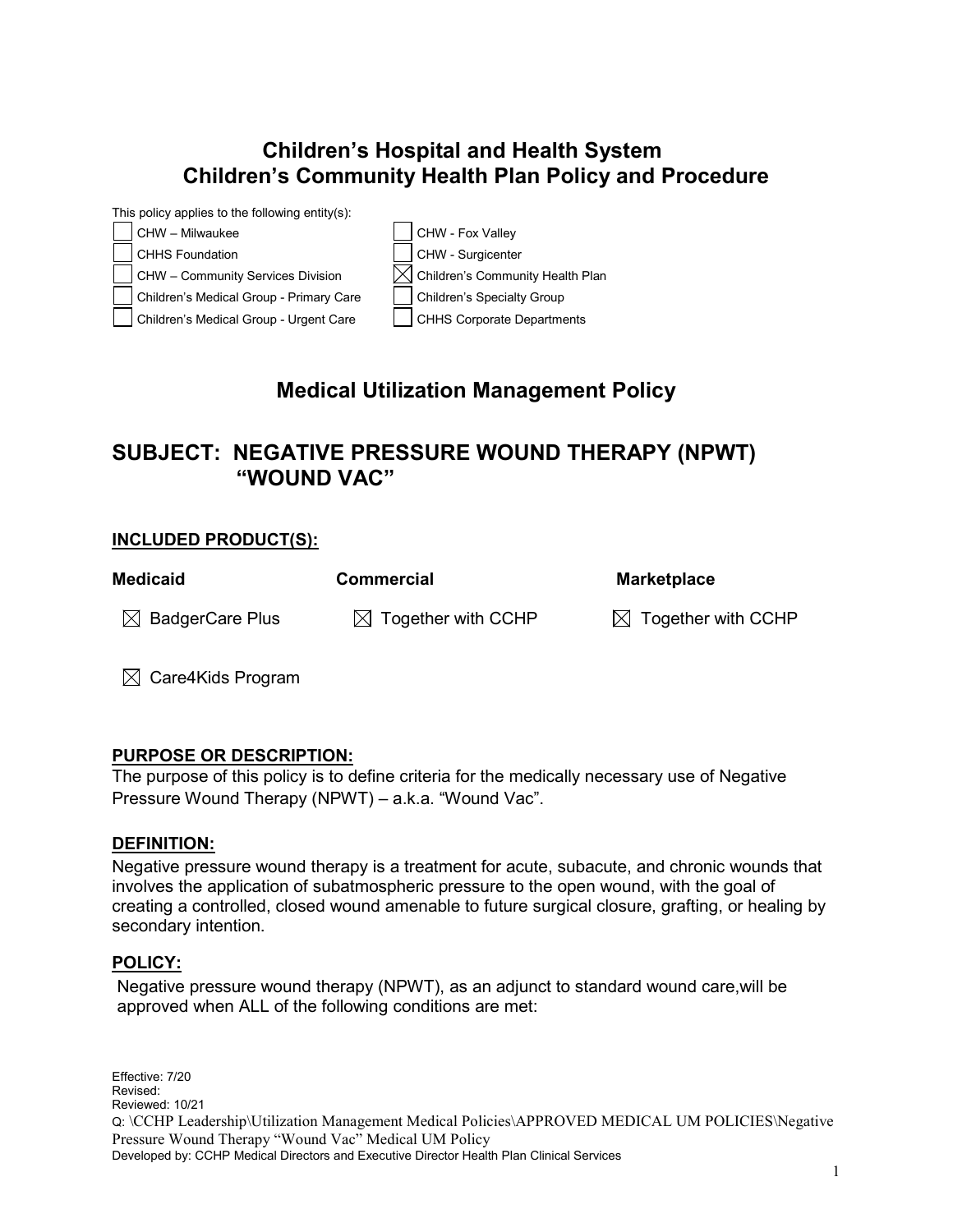- 1. Wound has not responded to or is not expected to respond to conservative management
- 2. Conventional wound management is ongoing (i.e. debridement as indicated)
- 3. Wound healing is compromised due to comorbidities (i.e. diabetes, obesity, etc), location, or nature of the wound
- 4. No evidence of the following:
	- a. Active bleeding or exposed vasculature
	- b. Eschar or necrotic tissue
	- c. Exposed cortical bone, nerves, or organs
	- d. Malignancy in the wound
	- e. Uncontrolled soft tissue infection or osteomyelitis
	- f. Unexplored fistulas or fistulas to body organs or cavities

## **REFERENCES**

- 1. MCG Guideline ACG: A-0346 (AC), Negative Pressure Wound Therapy (Vacuum-Assisted Wound Closure); MCG Health, Ambulatory Care 23rd Edition, Copyright © 2019 MCG Health, LLC
- 2. Hayes Negative Pressure Wound Therapy for Chronic Wounds: Home Use. December 2018.
- 3. Armstrong DG, Marston WA, Reyzelman AM, Kirsner RS. Comparative effectiveness of mechanically and electrically powered negative pressure wound therapy devices: a multicenter randomized controlled trial. Wound Repair Regen. 2012;20(3):332-341.
- 4. Armstrong DG, Marston WA, Reyzelman AM, Kirsner RS. Comparison of negative pressure wound therapy with an ultraportable mechanically powered device vs. traditional electrically powered device for the treatment of chronic lower extremity ulcers: a multicenter randomized-controlled trial. Wound Repair Regen. 2011;19(2):173-180.
- 5. Blume PA, Walters J, Payne W, Ayala J, Lantis J. Comparison of negative pressure wound therapy using vacuum-assisted closure with advanced moist wound therapy in the treatment of diabetic foot ulcers: a multicenter randomized controlled trial. Diabetes Care. 2008;31(4):631-636.
- 6. Ford CN, Reinhard ER, Yeh D, et al. Interim analysis of a prospective, randomized trial of vacuum-assisted closure versus the healthpoint system in the management of pressure ulcers. Ann Plast Surg. 2002;49(1):55-61; discussion 61.
- 7. Frykberg RG, Williams DV. Negative-pressure wound therapy and diabetic foot amputations: a retrospective study of payer claims data. J Am Podiatr Med Assoc. 2007;97(5):351-359.
- 8. Marston WA, Armstrong DG, Reyzelman AM, Kirsner RS. A multicenter randomized controlled trial comparing treatment of venous leg ulcers using mechanically versus electrically powered negative pressure wound therapy. Adv Wound Care (New Rochelle). 2015;4(2):75-82.